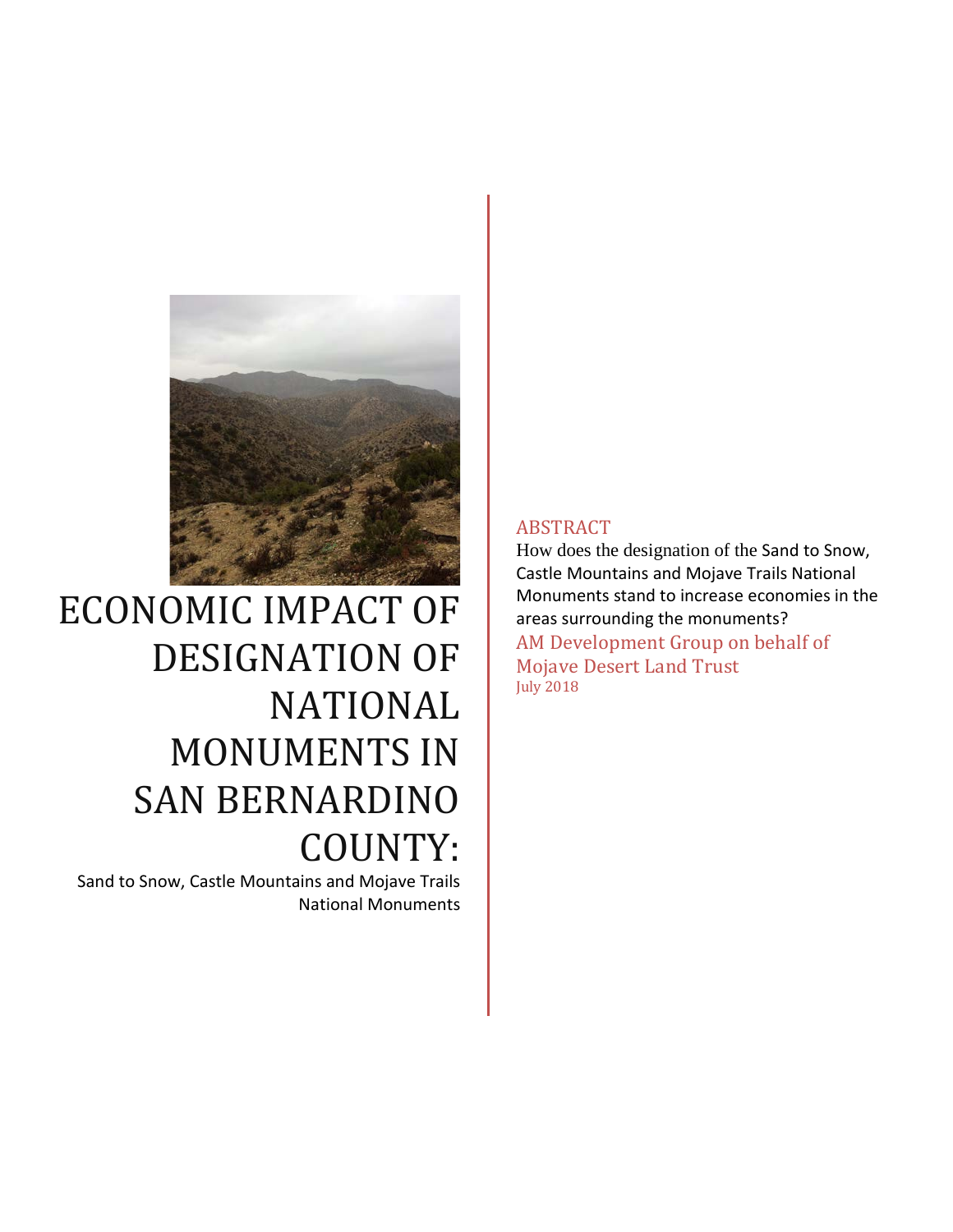# **OVERVIEW**

On February 12, 2016, three new national monuments were designated in the Southern California desert. Sand to Snow, Castle Mountains and Mojave Trails national monuments are located in San Bernardino and Riverside counties. Together they protect approximately 1.8 million acres of rich and diverse California desert public lands. The designations also connect those areas to federally protected public lands, including Joshua Tree National Park, Mojave National Preserve and 15 Wilderness Areas.



Sources: 2011 Calif. Desert Protection Act Overview, ESRI John Blanchard / The Chronicle

Although relatively recent, the impact of these designations is being widely felt. Visitation is increasing. Businesses report greater turnover and growing public interest. Significantly, there is great community pride in the recognition of the importance of these public lands.

This report examines those factors.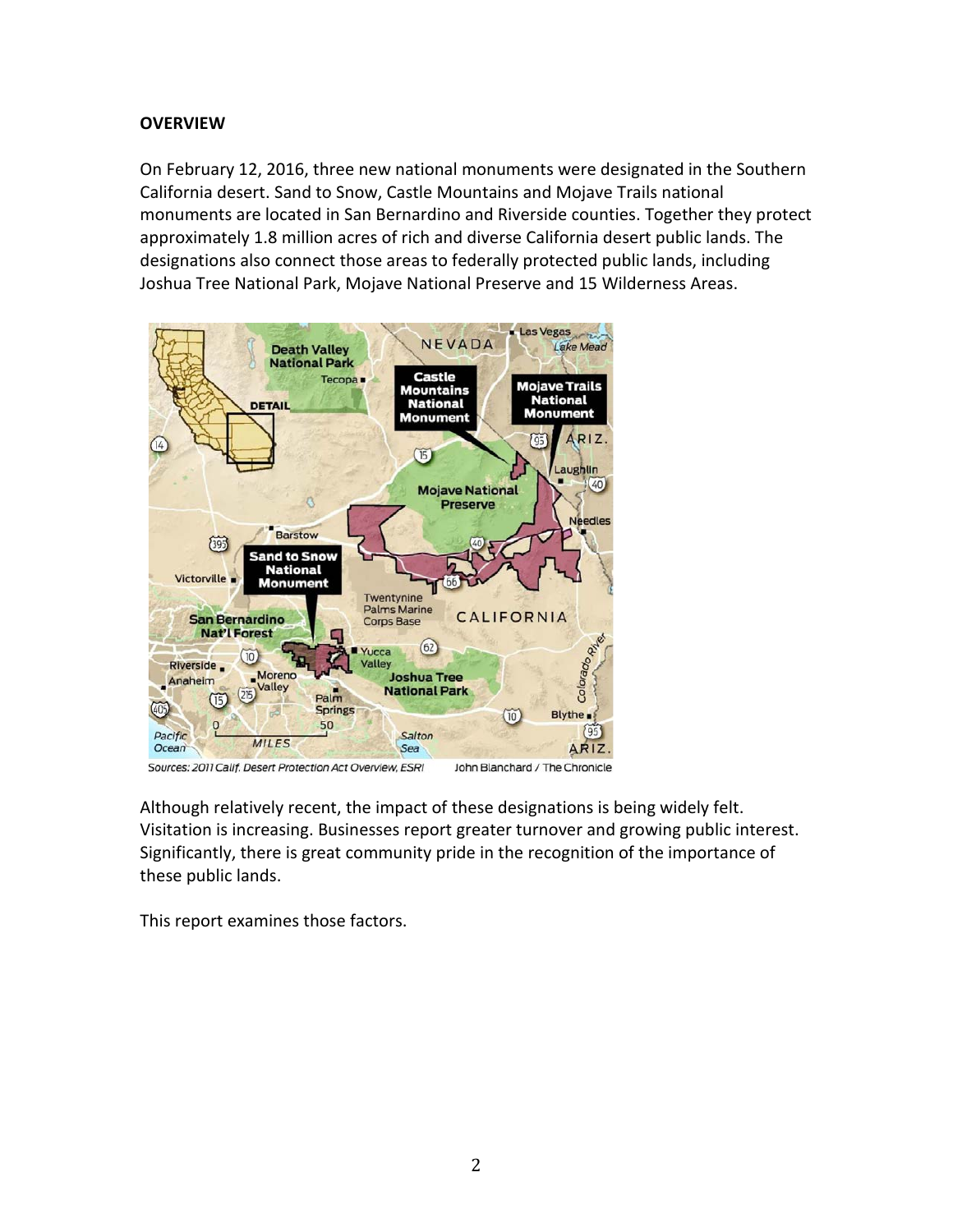### **PUBLIC LANDS VISITATION ON THE RISE**

With their proximity to two national parks, Sand to Snow, Castle Mountains and Mojave Trails national monuments help piece together federally protected public lands and widen the conservation potential of each park. Likewise, there is the potential for additional economic benefits as a result of that interconnectivity.

In 2016, 77 parks nationally set new records for annual recreation visits. In 2017, Joshua Tree National Park set new attendance records, attracting nearly 340,000 more visitors than 2016's record 2.5 million. Visitation increased for four consecutive years – part of the long-term trend.



Joshua Tree NP

(Source: Headwaters Economics, National Parks Economic Impacts May 2018)

Mojave National Preserve has also experienced increasing visitation since it was created in 1994.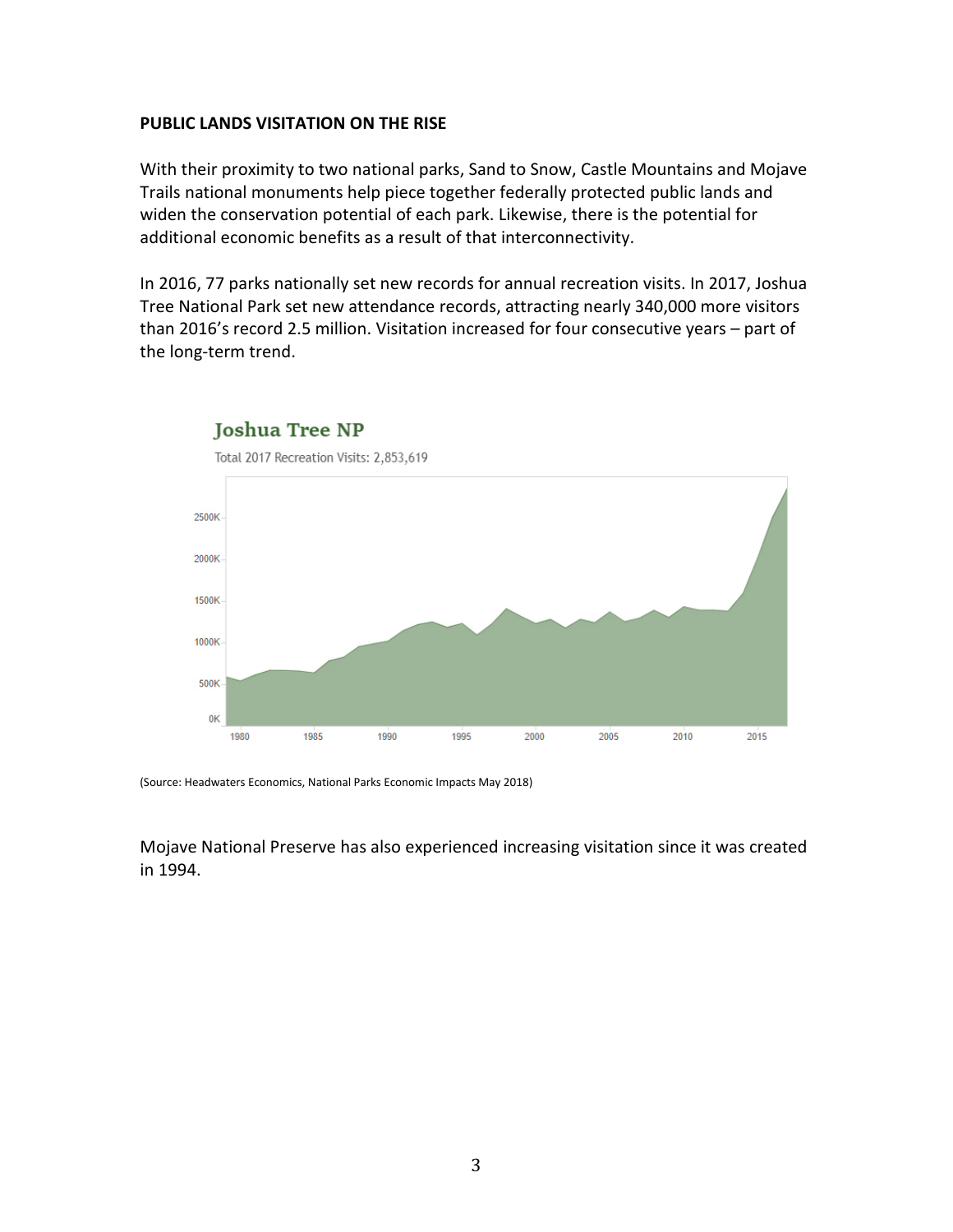# **Mojave NPRES**

Total 2017 Recreation Visits: 716,604



(Source: Headwaters Economics, National Parks Economic Impacts May 2018)

## **ECONOMIC BENEFIT OF PROTECTED PUBLIC LANDS**

A Headwaters Economics report into the economic impact of national parks states that visitation and spending directly related to nearby public lands such as national parks annually contribute billions to regional economies while creating hundreds of thousands of private sector jobs. It notes: "National Park Service units positively impact gateway communities in a variety of ways such as visitor spending, quality of life, and attracting workers and businesses."



In Joshua Tree National Park, those figures speak volumes.

(Source: Headwaters Economics, National Parks Economic Impacts May 2018)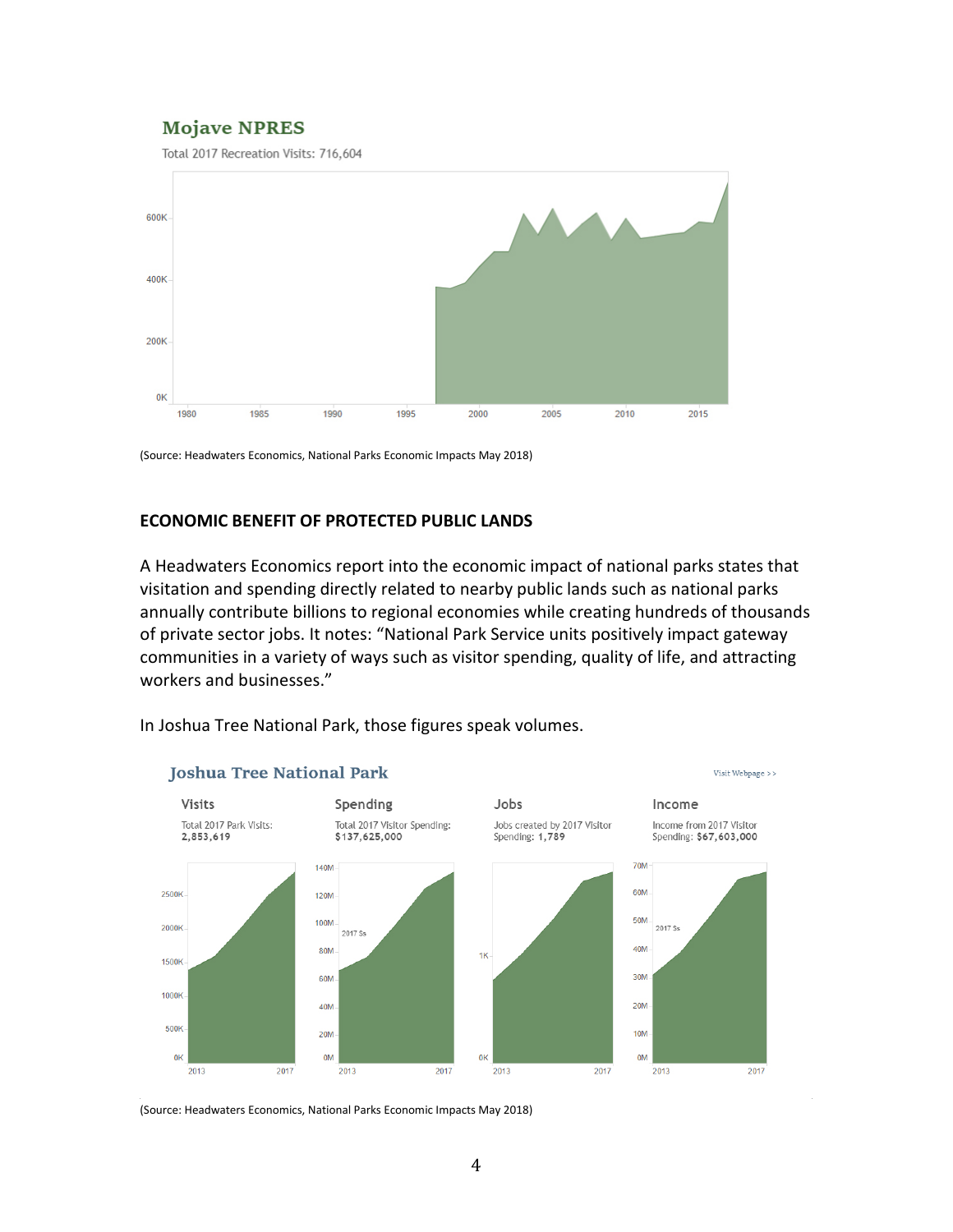Last year, Joshua Tree National Park [issued a press release](https://www.nps.gov/jotr/learn/news/recordvisitation2016.htm) talking about the challenges of the Park being "loved to death", and encouraged the public to "take advantage of lesser visited parks and public lands such as Mojave National Preserve or regional Bureau of Land Management areas". Superintendent David Smith recently commented that Joshua Tree National Park was "a way to introduce our visitors to this part of the country and all that it offers. National park tourism is a significant driver in the national economy … and it's a big factor in our local economy as well."

A 2016 study conducted by the U.S. Department of the Interior reported \$18.4 billion of direct spending through 330,971,689 recreation visits to national parks, monuments and other sites within the National Park System. The survey found that spending occurred in communities within 60 miles of a national park system unit and supported 318,000 jobs, most of which are in communities near National Park Service sites. Communities within 60 miles of Joshua Tree National Park include 29 Palms, Joshua Tree, Morongo Valley, Yucca Valley, Desert Hot Springs, Coachella, Indio, Palm Desert, Palm Springs, Desert Hot Springs, and Beaumont. Visitor spending had a \$66.8 billion economic output.

According to the 2016 study, most visitor spending supports jobs in the lodging industry (31.2%), followed by restaurant and bars (20.3%), gas and oil (11.7%), admission and fees (10.2%), souvenirs and other expenses (9.7%), local transportation (7.4%) groceries and takeout food (6.9%) and camping fees (2.5%).

## **NATIONAL MONUMENTS AS ECONOMIC DRIVERS**

To understand the impact of monument designations on Castle Mountains, Sand to Snow and Mojave Trails, we first need to look at how effective established monuments have proven to be as economic drivers.

A 2017 report by Headwaters Economics, National Monuments: Economic Performance Before and After Designation, examined the 2008-designated Santa Rosa-San Jacinto Mountains National Monument – another desert monument, also in Riverside County. County figures show increases in population, employment, personal income and percapita income (https://headwaterseconomics.org/dataviz/national-monuments/). From 2001 to 2015, in Riverside County<sup>1</sup>:

Population grew by 46%

Real personal income grew by 54%

Jobs grew by 45%

Real per capita income grew modestly from \$34,208 to \$36,051, a 5% increase

<span id="page-4-0"></span> $1$  All economic data come from U.S. Department of Commerce. 2016. Bureau of Economic Analysis, Regional Economic Accounts, Washington, DC; U.S. Department of Commerce. 2017. Census Bureau, County Business Patterns, Washington, DC.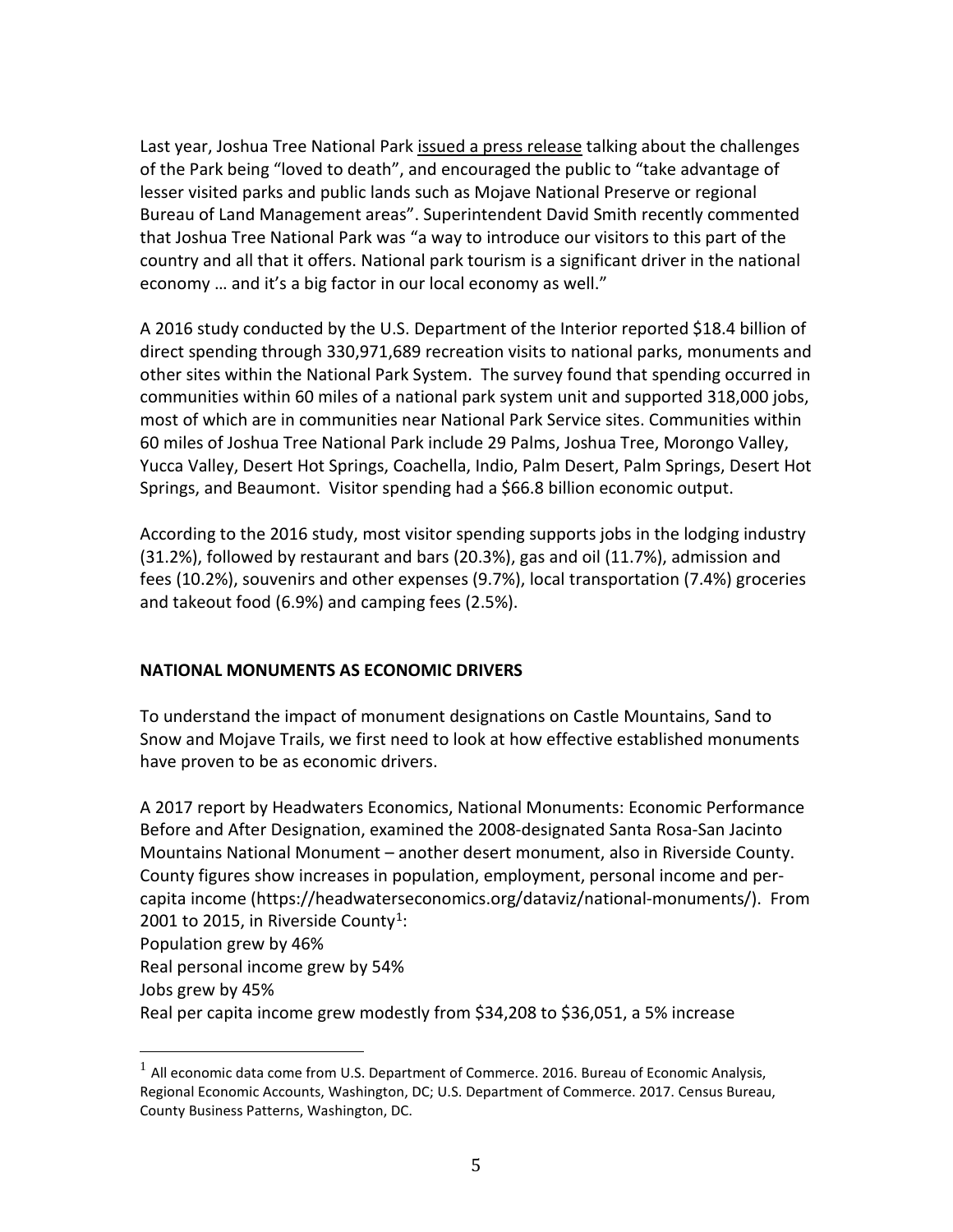Services grew from 4[2](#page-5-0)1,859 to 698,782 jobs, a 66% increase<sub>2</sub> Non-Services shrank from 146,207 to 141,667 jobs, a 3% decrease

The economic growth near the Santa Rosa–San Jacinto Mountains National Monument was not an outlier. Headwaters Economics researched the 2011, 2014 and 2017 local economies adjacent to all 17 national monuments in the West following each monument's creation. Economic indicators such as population, employment, personal income and per-capita income growth in each of the regions surrounding the national monuments grew following a new monuments creation.

According to Headwaters Economics, "…economic benefits of national parks extend beyond tourism. In today's economy, the greatest value of natural amenities and



recreation opportunities often lies in the ability of protected lands to attract and retain people, entrepreneurs, their businesses, and the growing number of retirees who locate for quality of life reasons."

In 2017, Chris Scolari, Western lands Program Director of Western Resource

Advocates stated, "Regions surrounding national monuments have seen continued growth in employment and personal income. Rural western counties with more federal lands had healthier economies, on average, than their peers without an equal amount of conserved acreage."

# **ANALYSIS: MOJAVE TRAILS, SAND TO SNOW, CASTLE MOUNTAINS**

Castle Mountains, Sand to Snow and Mojave Trails are among the 12 most recently designated national monuments. As such, there is no formal county or federal economic data collected into the financial impact of their national monument status. However, there are various indicators of what those developments could be.

# **County and regional factors**

<span id="page-5-0"></span> $2$  The U.S. Department of Commerce changed the way it classifies industries between 2000 and 2001. To show a continuous timeline for services and non-services employment, Headwaters Economics subtracted non-services jobs from total private employment to derive services jobs.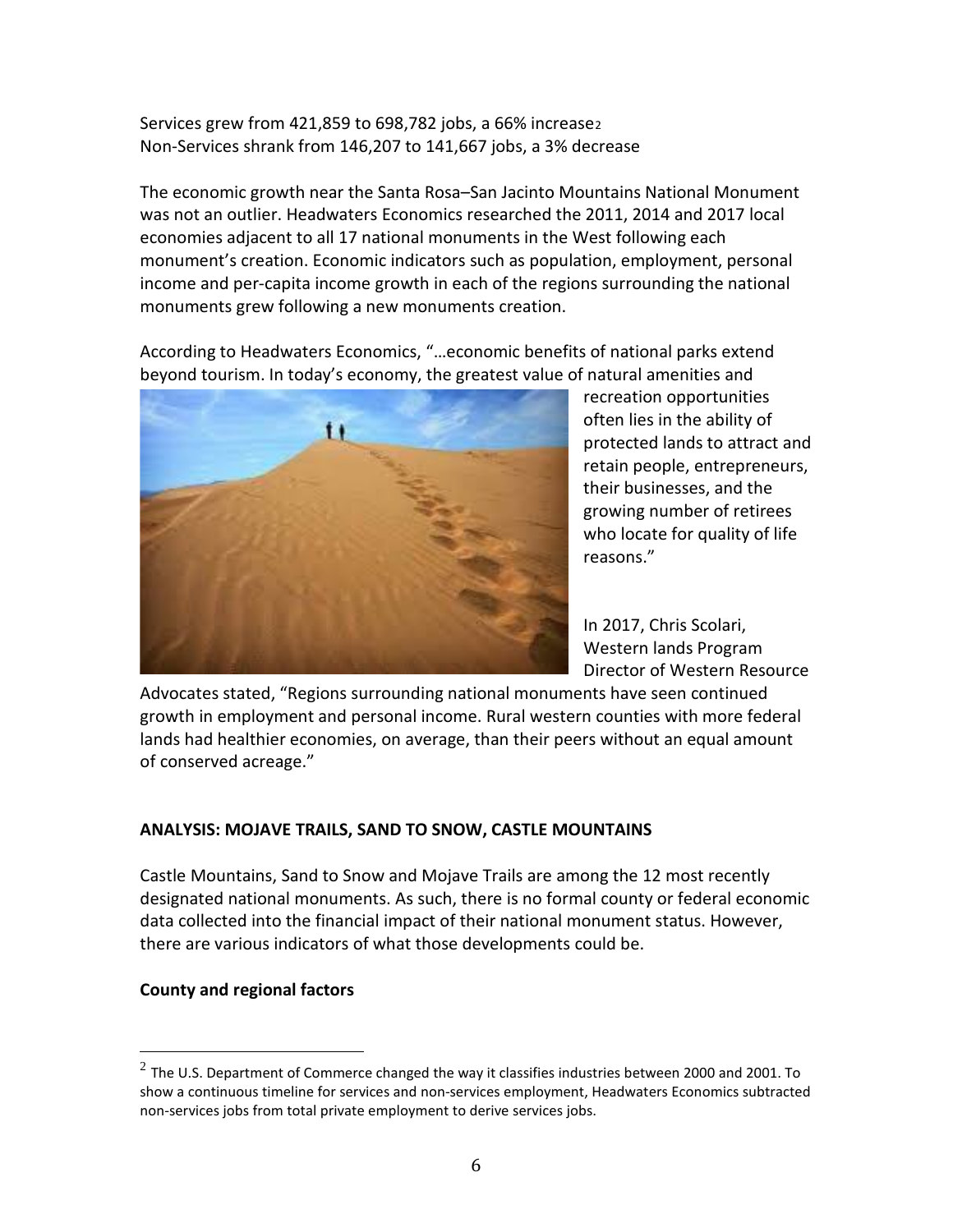San Bernardino is home to the three monuments, along with Riverside County. According to *The State of San Bernardino County Economy, 2017 Report* by CHMURA Economics & Analytics (2018), "The employment outlook for San Bernardino County is bright… The region is forecast to outperform the state and the nation over the next two years. The San Bernardino County economy is supported by a strong mix of businesses poised to expand over the next ten years, and employment is expected to expand by 73,097 jobs over this period. By sub-region, most of the projected job growth is in the East & West Valleys (+60,080 jobs), followed by the High Desert Cities (+7,618) and Morongo Basin (+1,397)." The latter two directly relate to Mojave Trails and Sand to Snow.

In April 2018, the Outdoor Industry Association (OIA) released congressional-level Outdoor Recreation Economy reports for all [435 congressional districts.](http://oia.outdoorindustry.org/e/51282/tm-campaign-ga-rec-economy2018/9k9w2k/669369472) These reports are the first of their kind to capture the power of a vast, multi-billion-dollar economic engine in local communities. The report for California's  $8<sup>th</sup>$  congressional district – home to Mojave Trails, Castle Mountains and part of Sand to Snow National Monument – found that residents spend \$1.52 billion on outdoor recreation each year. At least 32 outdoor companies are based in the district. In the 36<sup>th</sup> district, which includes the majority of Joshua Tree National Park and part of Sand to Snow National Monument, residents spend \$1.5 billion on outdoor recreation each year and the district is home to seven outdoor companies.

In the Coachella Valley, one of the major regional economies near the Sand to Snow National Monument, tourism continues to grow. "Overall room revenues were the highest we've seen due to the combination of high occupancy at our hotels and resorts, and their rates," said Rick Blackburn, vice-president of convention sales and services with the Greater Palm Springs Convention & Visitors Bureau. According to Blackburn in 2016, "Hotels generated some \$519 million from room sales alone, another record." According to the Greater Palm Springs Convention and Visitors Bureau, 2016 reflected increases of 11.8% in definite room nights, a 50.9% increase in estimated TOT generated by bookings, 12.2% of estimated local taxes and an increase of 19.8% resulting in \$206 million in economic impact from room nights and/or meetings booked (Greater Palm Springs Convention and Visitors Bureau, 2016 Annual Report).

## **Mojave Trails**

Measuring precise visitation and putting a value on the three monuments is a difficult task. Mojave Trails, in particular, is the largest national monument in the lower 48 states. It has three gateway cities: Barstow to the west, Needles to the east and 29 Palms to the south.

Kelly Crawford served honorably in the U.S. Army National Guard and the US Marine Corps for twenty-three years. He founded Joshua Tree Excursions (TA 29 Trail Tours), an outdoor ECO adventure tour company, and has seen a significant increase in business. He states, "Since their designation, our three new national monuments and other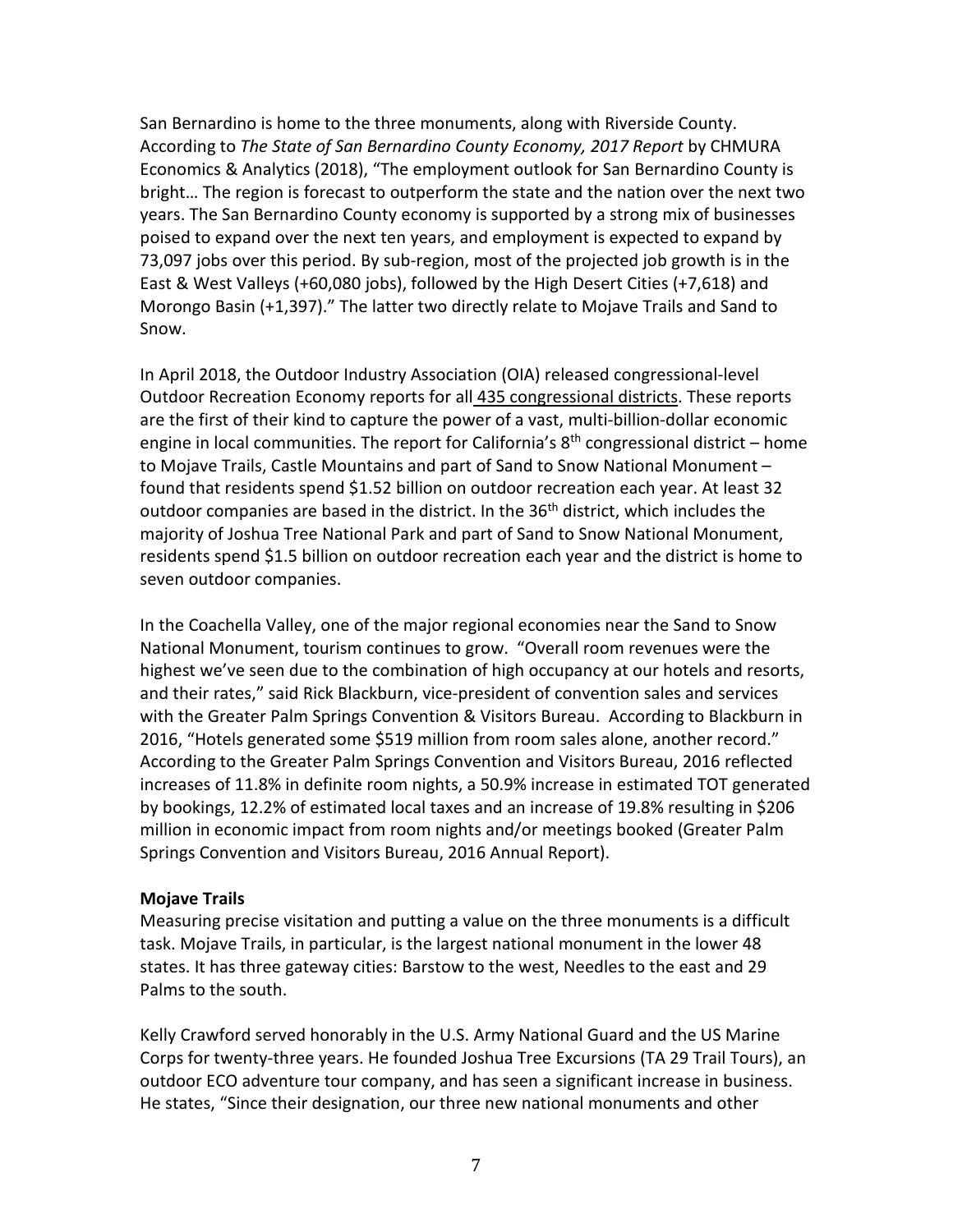protected lands have created, and will continue to create, countless new opportunities and jobs for the tourism, outdoor recreation, and education industries. My business has steadily increased since the designation of the desert monuments. I have seen a 200% increase in business in from 2016 - 2017 alone."

Northeast of the monument, at the Nipton General Store, Rebecca Shearin, said, "We



have seen an increase in people coming into the General Store. There are a lot of people who come into the General Store looking for information on the Monument. They often ask about what there is to do in the Monument and where to go. We have a hard time

keeping star maps in stock now as people know that the Monument is a great place to look at the stars."

Roy's Motel and Café is at the heart of Mojave Trails in the town of Amboy. Owner, Albert Okura, a philanthropist active in the revitalization of Route 66, said, "I do know that visitation has increased every year, especially with the tour buses. These buses are filled with Europeans. More and more retired 'boomers' are traveling the entire Route 66. Ten years ago, this was rare except for hardcore 66ers. We have been trying to hire a few more employees but it has been difficult to recruit qualified help."

Rakesh Mehta, General Manager of the Ramada Inn in Barstow has noted, "The creation of Mojave Trails is an opportunity to bolster Barstow's tourism sector. Visitors already use Barstow as a jumping off point for exploring the desert. With the added attraction of a national monument that highlights Route 66, we can bring more tourists here to explore our historic section of the 'Mother Road'".

Breanne Dusastre, of the 29 Palms Inn, states, "Throughout the year, the 29 Palms Inn welcomes guests from around the world, including Europe, Australia, and Canada, and across the United States. And for those of us who live here, these monuments also preserve our region's heritage and quality of life."

Sandwiched between Mojave Trails and Joshua Tree National Park is the town of Yuca Valley. Diana Wickler, owner of Desert Cities Realtors in Yucca Valley and Desert Hot Spring, observed, "For 25 years, I've worked in the building and real estate industries throughout the desert and it's clear to me  $-$  a primary reason people decide to rent, buy or build here is the desire to live close to nature. Access to protected public lands, whether national parks or monuments, is a key selling point – attracting tourists, new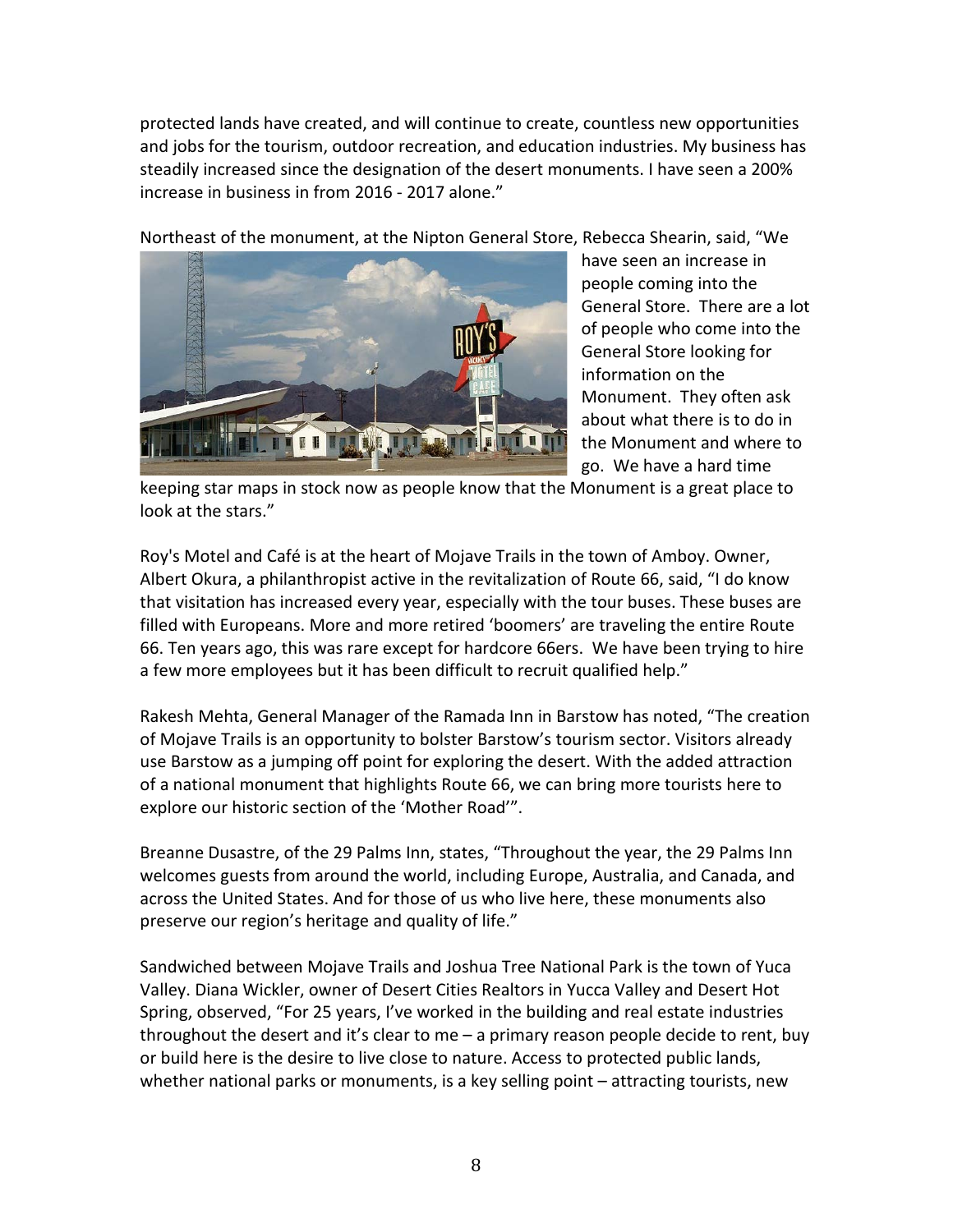residents and businesses. These new monuments are a good investment in our local economy."

# **Sand to Snow**

More easily measurable in terms of visitation is Big Morongo Canyon Preserve in Sand to Snow National Monument, an area significant for its birding population. Audubon notes that its breeding bird community is "unique and exceptionally rich … one of the densest concentrations in North America."

Meg Foley, Executive Director of Big Morongo Canyon Preserve, states, "January 2018 was the busiest month in history for the Preserve. Nearly 11,000 vehicles entered the preserve road in that month alone. The current standard of visitor measurement is 2.5 people per vehicle; however, I am not certain that is still the case. I do think the average is now three to four people per vehicle, which will result in a much higher number of visitors. We will be releasing final numbers very soon."

She notes that February 2018 saw a more than 100% increase in vehicle entries to the Big Morongo Canyon Preserve with 5,060 as compared with 2,398 in February 2017. March and April 2018 saw increases; but, not as great as February. Foley states, "The vehicle traffic counter counts all vehicles as an entry regardless of size. We hosted more school tours and self-guided tours this spring but those numbers are not accounted for in the vehicle entries."

Foley believes that the national monument designation has increased traffic. She states, "The national monument designation did seem to bring a new audience. We judge this from questions and requests for Sand to Snow passport stamps. We see many, many visitors pose for pictures in front of the Sand to Snow signage, but it is hard to say if those are visitors who came specifically for Sand to Snow. There has been an increase in guided tours led by commercial companies.... noted from regular stops by various tour companies in marked vehicles. I see an increase in tours offered on social media, by individuals, for a fee."

Foley also noted a change in the ethnicity of visitors. She stated, "There has been an increase in Hispanic groups and individuals. We've had an uptick in young 'hipsters' from Los Angeles area. Some drove here specifically for a visit to Sand to Snow. Most stopped on their way to Joshua Tree or local festivals."

# **Castle Mountains**

Castle Mountains, the remotest and least accessible monument, is surrounded on three sides by Mojave National Preserve. For visitation we need to refer back to general visitation figures for the Preserve (see page 4).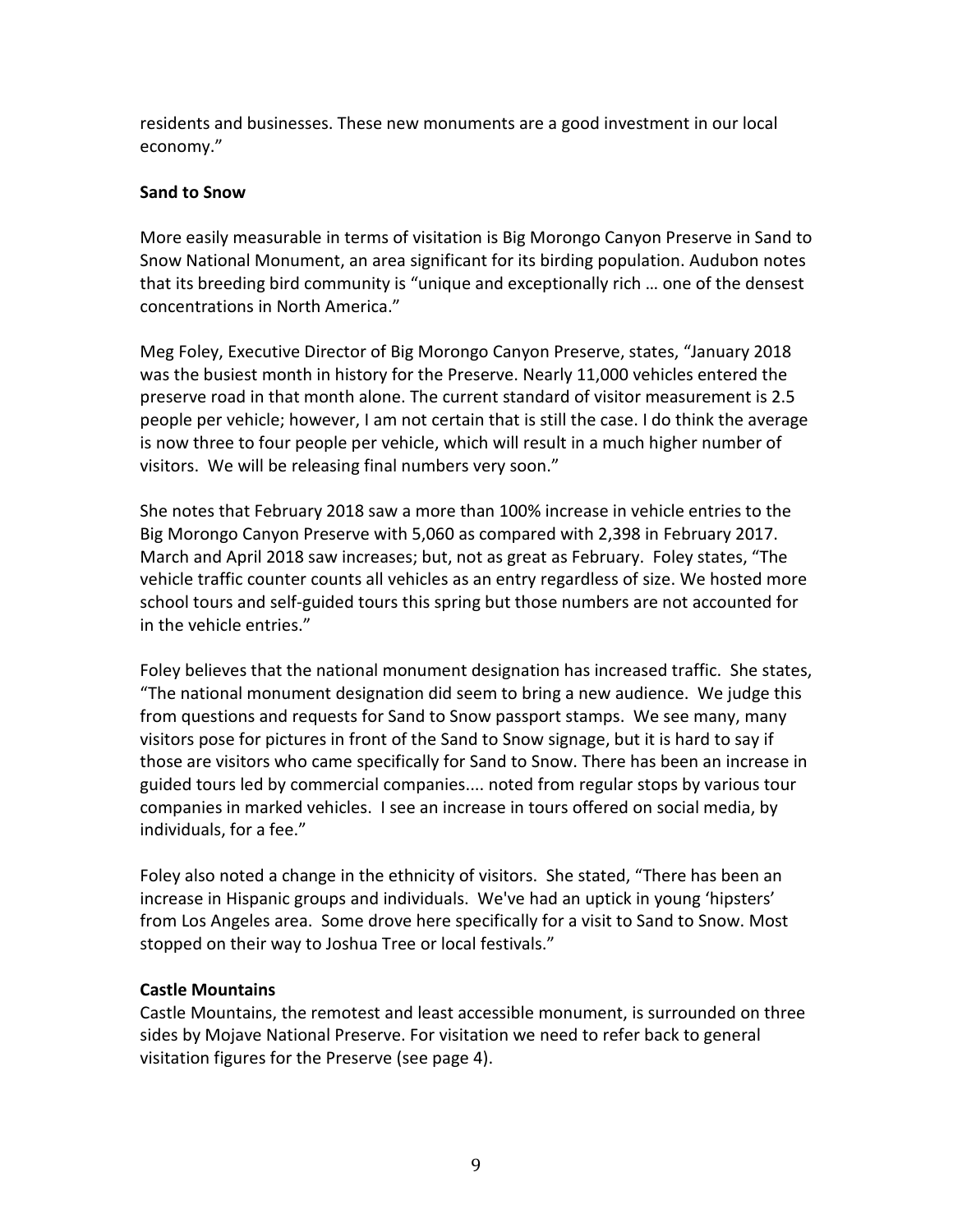## **A SOURCE OF PRIDE**

In late 2017, the 29 Palms Inn and desert business organizations, including Joshua Gateway Communities and the Morongo Valley Chamber of Commerce, launched three billboards and a series of banners showing desert businesses' support for San Bernardino County's national monuments and to raise awareness and encourage pride that the large majority of the monuments' public lands are within San Bernardino County.

According to a joint opinion piece penned by Breanne Dusastre of the 29 Palms Inn, Jerry Mottos of Joshua Tree Gateway Communities and Meg Foley, a board member for the Morongo Valley Chamber of Commerce, the three new national monuments are, "becoming significant engines for our county's tourism economy, providing opportunities for exploration and recreation that inspire people from across the country and around the world to come visit."

Local support for the monuments is widespread. Hundreds of desert businesses, chambers of commerce, and tourism organizations called for their designation. Desert business owners also submitted public comments to the Department of the Interior in opposition to a federal review of national monuments; agreeing with the 99 percent of the 2.8 million comments submitted that strongly favored no reductions to national monuments.

Over 200 Businesses and Chambers of Commerce have supported the Campaign for the California Desert including:

Joshua Tree Chamber of Commerce Morongo Valley Chamber of Commerce Route 66 Chamber of Commerce A Stylish Affair, Yucca Valley Aki Sushi, Yucca Valley Armando's Furniture, Victorville Auto Fashion Upholstery and Supplies, Victorville Belle's Best Beef Jerky, Hesperia Benchmark Studios, Joshua Tree Best Western Desert Villa Inn, Barstow Bird on a Wire Art and Collectibles, Joshua Tree BKB Ceramics, Joshua Tree Black Luck Vintage, Yucca Valley Blue Prairie Productions, New York and Pioneertown, CA Broadview, Twentynine Palms

Buck Buckley, Solar Contractor, Joshua Tree Buenowill International, Barstow Cactus Flower, Yucca Valley The Cactus Wren Book Exchange, Yucca Valley Cameo Beauty Center, Victorville Carla's Route 62 Diner, Yucca Valley Casa de Yermo Handmade Soaps, Yermo Coffee Bean & Tea Leaf, Victorville Computer Zone, Yucca Valley Cool Daddy O's Ice Cream and Grill, Yucca Valley Country Kitchen, Joshua Tree Country Market and Deli, Morongo Valley Coyote Corner, Joshua Tree Crossroads Café, Joshua Tree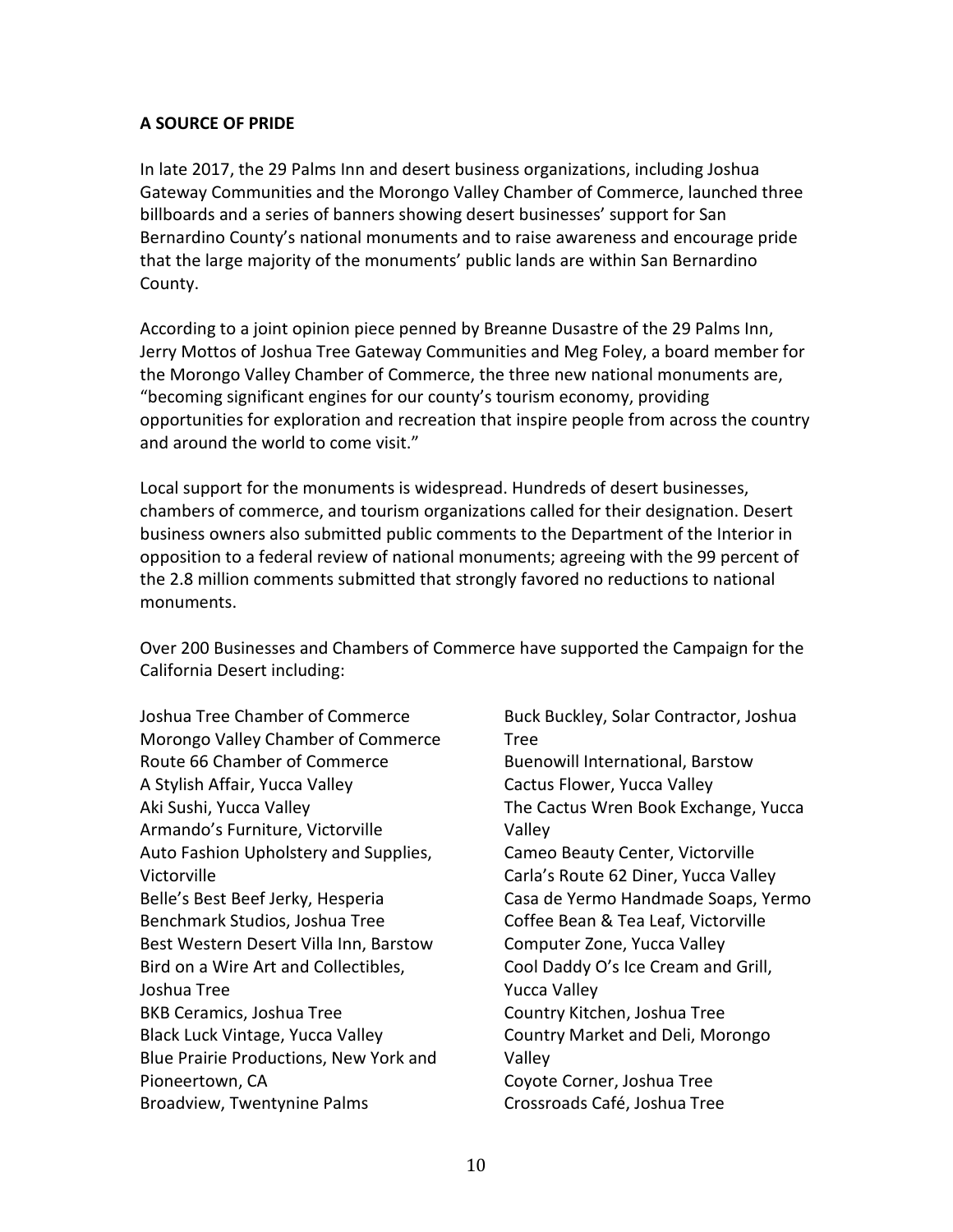Crown and Sword, Victorville Dan O'Dowd Productions, Joshua Tree Decal Depot, Joshua Tree Del's Shoes, Yucca Valley Del Taco #236, Barstow Desert Cities Realtors, Yucca Valley Desert Decorating, Pioneertown Desert Inn, Barstow Desert Oracle, Joshua Tree [Doctorhunters.com,](http://doctorhunters.com/) Joshua Tree Economy Inn, Barstow Enterprise, Yucca Valley Fins and Fangs, Yucca Valley Fun Net, Lenwood Furry Friends Dog Grooming & Supplies, Barstow Grateful Desert, Joshua Tree Green Tree Inn, Victorville Grow with Lauren Ell, Online Marketing Consultant, Joshua Tree Hairr's Johnny Barber Shop, Yucca Valley Hi Desert Janitorial Supply, Barstow Hi Desert Water Transport, Joshua Tree Holly's Trading Post, Morongo Valley Holmes Health, Joshua Tree Holmes Ecological Design and Construction, Joshua Tree Homestead Modern No. 1, Pioneertown Hoodoo (Records), Yucca Valley Hoof and Horn, Yucca Valley Idle Spurs Steakhouse, Barstow Ikon Beauty, Yucca Valley Imageville, Palm Springs Instant Karma Yoga, Joshua Tree Jackie's Gift Shop, Victorville Jenny's Grill, Barstow Joshua Tree Adventures, Joshua Tree Joshua Tree Bicycle Shop, Joshua Tree Joshua Tree Certified Farmers' Market, Joshua Tree Joshua Tree Excursions, Joshua Tree Joshua Tree Family Dentistry, Joshua Tree Joshua Tree Health Foods, Joshua Tree

Joshua Tree Mini Storage, Joshua Tree Joshua Tree Music Festival, Joshua Tree Joshua Tree Realty, Joshua Tree Joshua Tree Saloon, Joshua Tree JT Lilypad, LLC, Joshua Tree La Quinta Inn, Hesperia Le Haute Desert Aerie, Pioneertown Lindsy RV Resort, Needles Lola's Kitchen, Barstow Los Domingos Restaurant, Barstow Ma Rouge Café, Yucca Valley Mike's Liquor, Joshua Tree Moonlight Mesa Retreats and Vacation Rentals, Joshua Tree Morongo Valley Café, Morongo Valley Morongo Valley Hardware, Morongo Valley Natural Sisters Café, Joshua Tree The Olive Adobe, Pioneertown Pappy and Harriet's, Pioneertown Patricia Knight Photography, Joshua Tree Pho 85 Restaurant, Yucca Valley Pie for the People, Joshua Tree Pioneer Crossing Antiques, Yucca Valley Pioneertown Properties, Pioneertown Pipes Canyon Lodge, Pioneertown Quiznos, Yucca Valley Radio Free Joshua Tree, Joshua Tree Rainbow Stew, Yucca Valley Ramada Inn, Barstow Ranger Enterprises, Morongo Valley Red Roof Inn, Victorville Rieman Sculpture, Yucca Valley Rock Reach House, Yucca Valley Route 62 Vintage Market, Yucca Valley Route 66 Motel, Barstow The Ruin Venue, Pioneertown Rustic Modern Rentals, Joshua Tree Ruth's Rabbit Trail Tours, Yucca Valley Safari Motor Inn, Joshua Tree Sam's Market, Joshua Tree Sam's Pizza, Joshua Tree Shabby Confections, Victorville